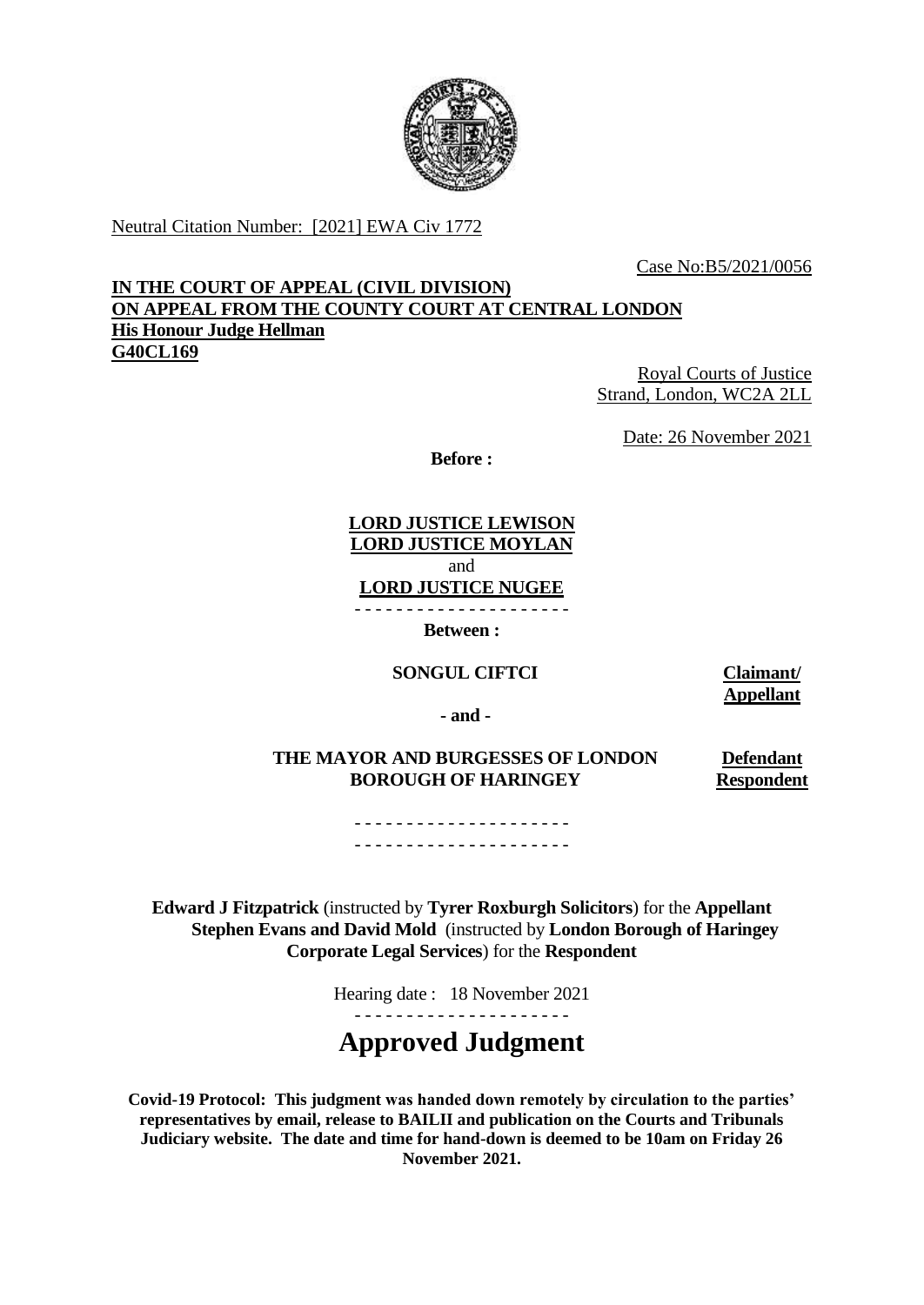## **Lord Justice Lewison:**

#### **The issue**

- 1. The issue on this appeal is whether the London Borough of Haringey were entitled to Haringey were entitled to conclude that her deliberate decision to give up secure accommodation was not to be disregarded on the ground that she was unaware of a conclude that Ms Ciftci was intentionally homeless. That, in turn, depends on whether relevant fact; and had acted in good faith. HHJ Hellman decided that they were.
- intentional homelessness because she would have been unaware of a relevant fact and 2. In a nutshell, Mr Fitzpatrick, who argued this appeal on Ms Ciftci's behalf, says that Haringey made insufficient inquiries into the reason why Ms Ciftci was homeless. If they had, they would have discovered at least the possibility that she was homeless because her plans for future employment and accommodation had failed to work out, even though they were based on genuine investigation. If that had been found, then Ms Ciftci's decision to give up settled accommodation would not have amounted to had acted in good faith.
- 3. At the conclusion of the argument we decided to dismiss the appeal, with written reasons to follow. These are my reasons for joining in that decision.

#### **The legislative framework**

 priority need; but who has not become homeless intentionally: section 193. Section 191 4. Part VII of the Housing Act 1996 imposes duties on local authorities to assist the homeless. The highest form of duty is owed to a person who is homeless and has a defines what is meant by becoming homeless intentionally. It relevantly provides:

> $(1)$  deliberately does or fails to do anything in consequence of which he ceases to occupy accommodation which is available for his occupation and which it would have been reasonable for him to A person becomes homeless intentionally if he continue to occupy.

> $(2)$  good faith on the part of a person who was unaware of any For the purposes of subsection  $(1)$  an act or omission in relevant fact shall not be treated as deliberate."

- authority must make such inquiries as are necessary to satisfy themselves whether any duty, and if so what duty, is owed under Part VII of the Act: section 184 (1). If the local authority is satisfied that an applicant is homeless and eligible for assistance, they must assess the circumstances that caused the applicant to become homeless: section 189A 5. Before reaching a conclusion about what duty (if any) is owed to an applicant the local (2) (a).
- 6. If an applicant for assistance is dissatisfied with the local authority's decision, they may Homelessness (Review Procedure etc) Regulations 2018 reg. 5. If the reviewing officer ask for a review of that decision: section 202. When a request for a review is made the housing authority must notify the applicant of the right to make representations: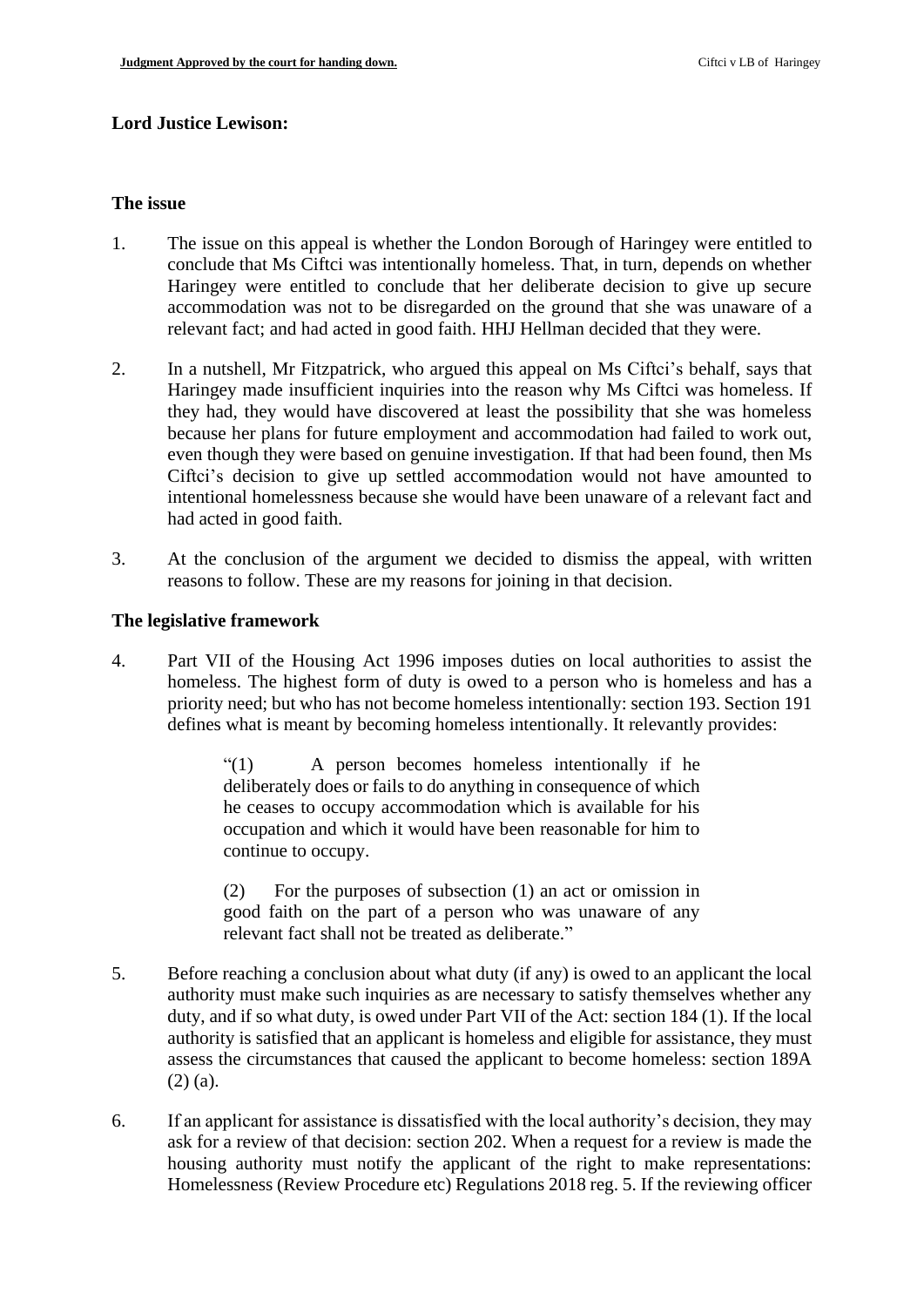considers that there is a deficiency or irregularity in the original decision, but is minded nonetheless to make a finding which is against the applicant's interest on one or more issues, they must notify the applicant (a) that the reviewer is so minded and the reasons representations: Homelessness (Review Procedure etc) Regulations 2018 reg 7. This is generally known as a "minded to find" letter. The review decision must give reasons if the review confirms the original decision on any issue adverse to the applicant: section 203. The applicant then has the right to appeal to the county court on any point of law arising from the decision: section 204. On an appeal, the court applies the principles of why; and (b) that the applicant or someone on their behalf may make oral or written judicial review.

7. An appeal from the county court to this court is, technically, a second appeal; but the focus for this court is whether the review decision was lawful. The facts are for the reviewing officer. The court has no independent fact-finding function (*R v Hillingdon LBC ex p Pulhofer* [1986] AC 484); although a finding of fact may be challenged on public law grounds: *Runa Begum v Tower Hamlets LBC* [2003] UKHL 5, [2006] 2 AC 430, 462.

## **The case law**

8. The apparently simple words of section 191 (2) have become encrusted by case law. In  *Najim v Enfield LBC* [2015] EWCA Civ 319, [2015] HLR 19 Longmore LJ said at [32]:

> "… the relevant fact of which a tenant is unaware must, in my view, exist at the time of the deliberate act or omission on his part. The subs.191(2) is intended to deal with genuine mistake or misapprehension of existing fact not with future events which may or may not occur."

9. In *Afonso-da-Trindade v Hackney LBC* [2017] EWCA Civ 942, [2017] HLR 37 this court confirmed that *Najim* was correctly decided. Nevertheless, a simple division between present fact and uncertain future events is not always possible. As Staughton LJ put it *in R v LB Ealing ex p Sukhija* (1994) 26 HLR 726, 731:

> "It is very often possible to dress up some possible or future event as an existing fact, and in some cases it is legitimate to do so."

 10. As the case law has developed it has reached the following position, as Sales LJ explained in *Afonso-da-Trindade* at [23]:

> "[The authorities] all indicate that when an expectation regarding the applicant, at the time she does or omits to do something to that expectation working out as anticipated, where in fact (as judged objectively at that time) there was no good foundation for what might happen in the future is falsified, what the court has to look for when assessing whether the applicant was "unaware of any relevant fact" is an active and informed understanding of within the scope of s.191(1), of the *current* prospects in relation the applicant's assessment of those prospects." (Original emphasis)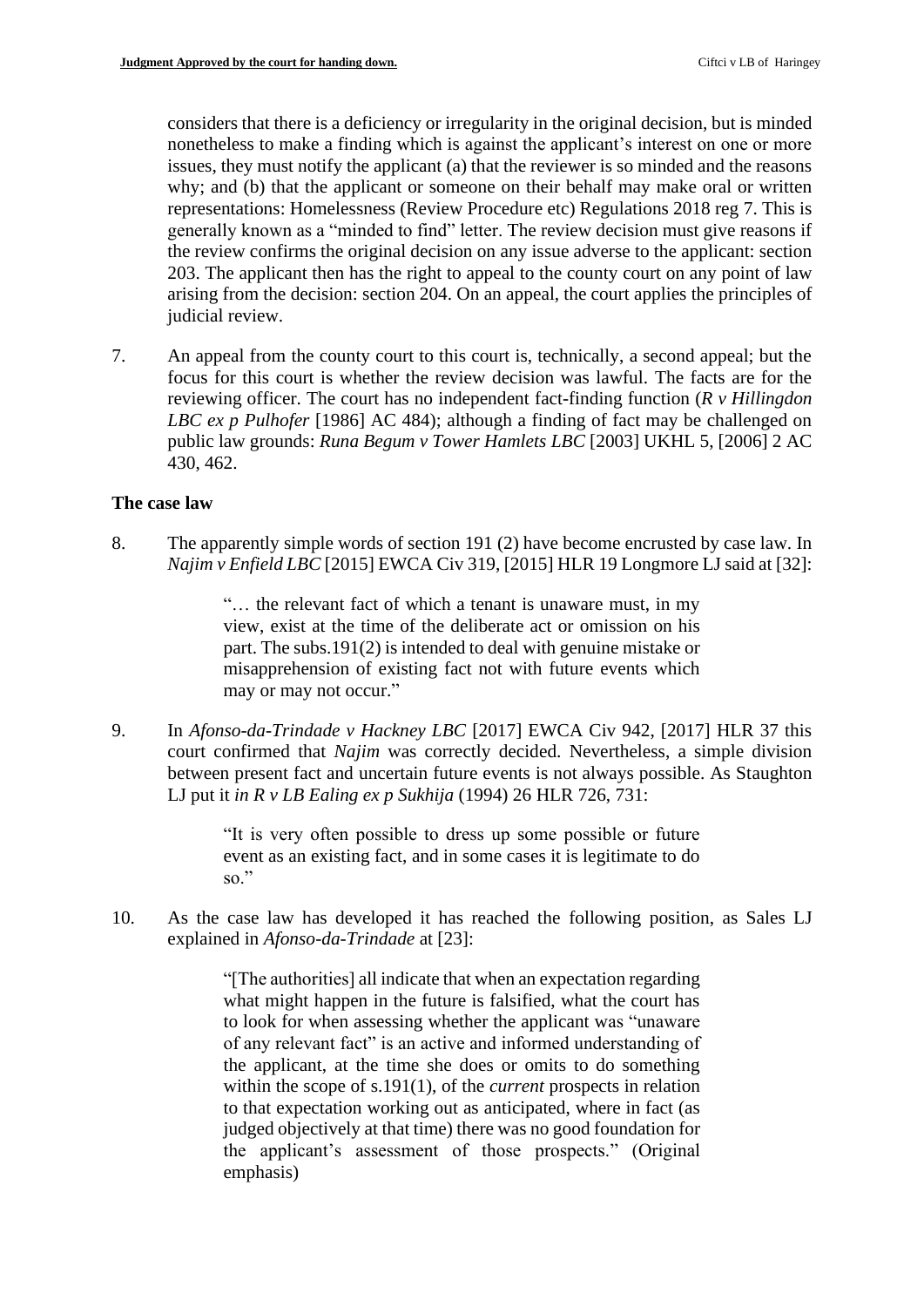#### 11. He added at  $[26]$ :

 s.191(2) where the future has not worked out as expected by her, referred to in s.191(1), she had an active belief that a specific state of affairs would arise or continue in the future based on a future can then properly be regarded as belief about a current relevant fact (the apparent good prospects that the future will work out as she expects), such that if that belief can be seen to prospects at the time would have revealed, her mistake will "Accordingly, an applicant who seeks to bring herself within has to show that at the time of her action or omission to act genuine investigation about those prospects, and not on mere aspiration. Her belief about her current prospects regarding the be unjustified by what a fully informed appreciation of her qualify as unawareness of a relevant fact for the purposes of s.191 $(2)$ ."

- 12. In *Afonso* the applicant left settled accommodation in Africa. She came to England to live with her sister because medical treatment for her daughter would be better here. After a few months, her sister's landlord terminated her sister's tenancy because he wanted to refurbish the property, with the consequence that the applicant was homeless. that she had come to England "on a wing and a prayer"; and further decided that the fact that she did not fully explore with her sister the nature and extent of the accommodation she would be providing did not amount to a genuine investigation. This court held that the reviewing officer was entitled to come to the conclusion that he did. The applicant had not agreed with her sister how long she could stay; and had no clear understanding about how long she could remain with her. The reviewing officer decided
- 13. Other decided cases illustrate that statement of principle. I mention one of them because it is the source of a vivid phrase that the reviewing officer used in the course of the council found that he was intentionally homeless because he had come to England without having made any prior arrangement to secure settled accommodation. He asserted that he was unaware of a relevant fact, namely the true prospect of being able to find work in the Birmingham area and with it the means to pay for suitable prospect of future housing or future accommodation could amount to a relevant fact  Carnwath J in *R v Westminster City Council ex p Obeid* (1996) 269 HLR 389. Maurice review decision. In *Aw-Aden v Birmingham City Council* [2005] EWCA Civ 1834 Mr Aw-Aden left settled accommodation in Belgium to look for work in England. The accommodation for himself and his family. This court held that an appreciation of the provided it was sufficiently specific; and provided it was based on some genuine investigation and not mere aspiration. In so doing this court approved the decision of Kay LJ said at [11]:

 specificity referred to by Carnwath J. Although the appellant's given up rested on little more than a wing and a prayer. It cannot be said that the original decision-maker or the Review Panel fell into legal error by failing to invoke section 191(2) in favour of "What is advanced as "relevant fact" lacks the necessary intentions were formed in good faith, his prospects of obtaining suitable employment here when the Belgian accommodation was the appellant."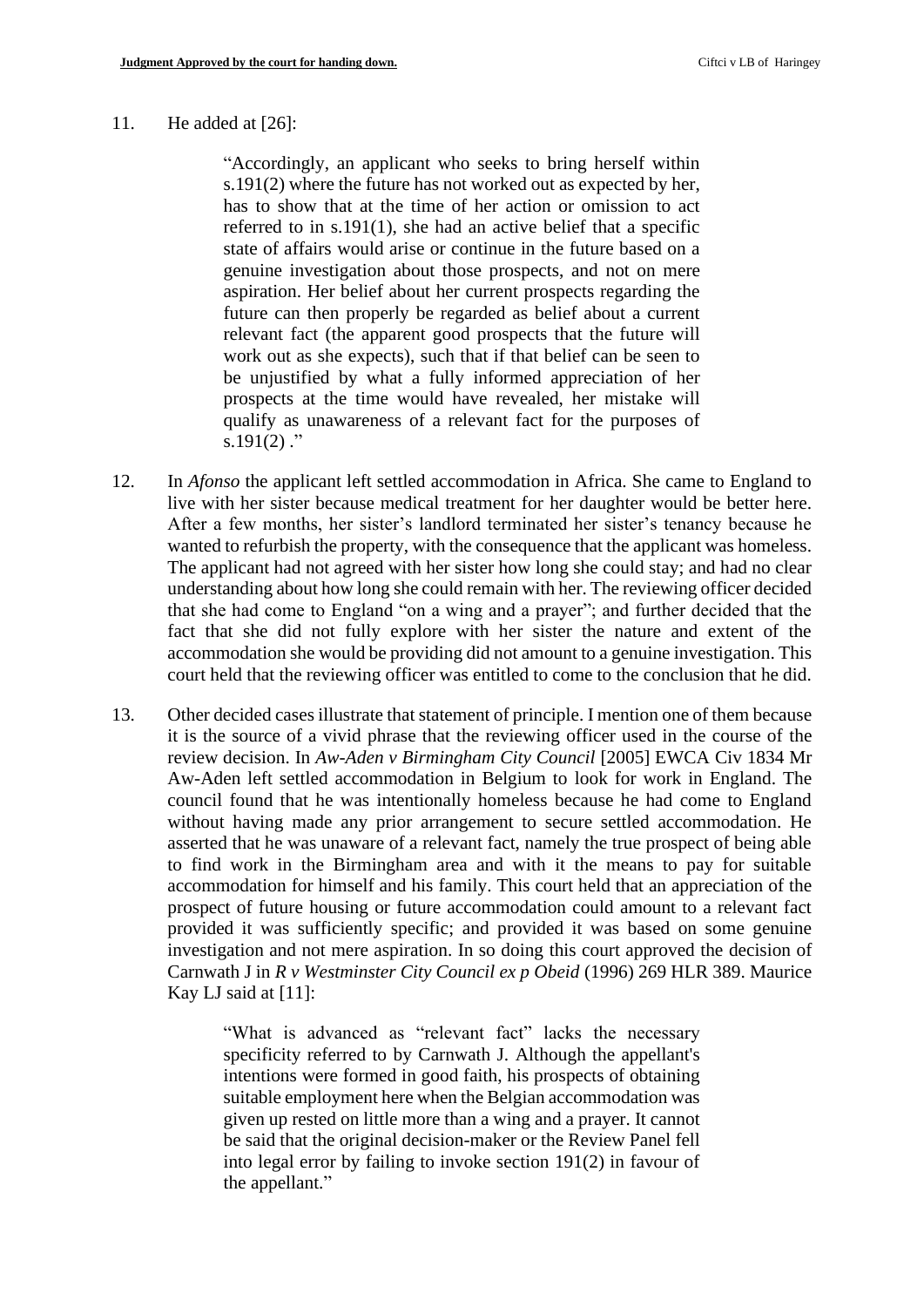- homeless. The asserted fact of which the applicant is said to be unaware must be a is considering. In other words, it must have a bearing on the reason why the applicant 14. The ultimate question for the reviewing officer is whether the applicant is intentionally "relevant" fact. It must, therefore, be relevant to the question that the reviewing officer is homeless.
- 15. No doubt that is why, in *O'Connor v Kensington & Chelsea RLBC* [2004] EWCA Civ, 394, [2004] HLR 37 Sedley LJ said at [30]:

 "Without attempting an exhaustive definition, "any relevant fact" must include, if it is not confined to, facts which in the event have brought about the applicant's homelessness."

16. In similar vein, although dealing with "good faith" in section 191 (2), in *Ugiagbe v Southwark LBC* [209] EWCA Civ 31, [2009] PTSR 1465 Lloyd LJ said at [6]:

> "The "good faith" applies to the act or omission, and must be in whether the person is or is not to be treated as intentionally some way related to the statutory consequence, that is to say homeless."

- 17. Mr Fitzpatrick accepted that the same approach applied to deciding whether something is or is not a relevant fact. The requirement of some form of causative effect is reinforced by section 189A (2) (a) which requires the local authority to assess the circumstances "that caused the applicant to become homeless".
- 18. It is necessary to say something more about job prospects. The cases in which an appreciation of job prospects have been held to be potentially relevant facts are cases in which the applicant has shown (or at least asserted) a belief that the job in question themselves. In *R v London Borough of Hammersmith ex p Lusi* (1991) 23 HLR 260 the accommodation there if and when earnings from a proposed business venture permitted them to do so. The venture failed and they returned to England. It was the failure of the venture (and the consequent lack of earnings) that caused them to be homeless. In *R v Exeter City Council ex p Tranckle* (1993) 26 HLR 244 the applicants had moved to a had been neglected and had lost a lot of trade, it could be turned into a profitable venture. But the business failed, and they were unable to service their debts. This court their debts was the cause of their homelessness. In *Sukhija* the applicant had come from Bangladesh to England. Her plan was to stay with her parents until such time as she could afford suitable accommodation for her and her children, which she expected to do once she had found a job. Before travelling to the UK her parents had told her that accommodation, and there was no deadline on the period for which she could stay. Unfortunately, she could not find employment. The reason her appeal failed was that would permit them (even if in due course) to secure future accommodation for applicants moved to Turkey with the intention of finding permanent and suitable pub which they intended to run as a business. They were advised that although the pub held that the potential profitability of the business was a relevant fact; and that the applicants had been unaware of the poor prospects for the pub. Their inability to pay there would be no difficulty in her staying with them until she found her own her plan was a question of hope rather than facts. But there was, at least, an articulated connection between the lack of employment and the cause of her homelessness.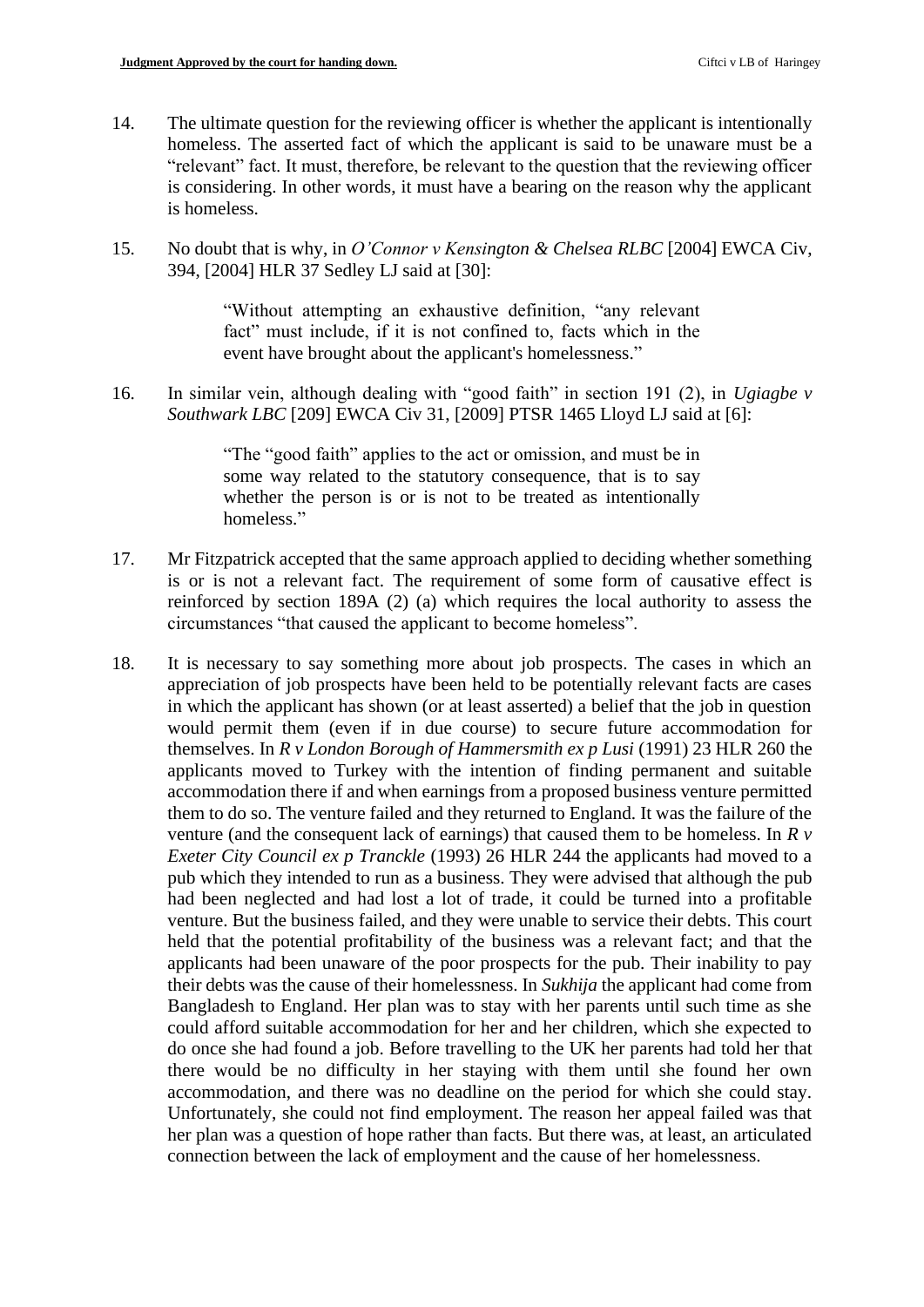19. The duties placed on local authorities under Part VII of the Housing Act 1996 are duties relating to homelessness; not duties relating to unemployment. Accordingly, an appreciation of future job prospects is only relevant in so far as it explains why an applicant is homeless. That is why the reviewing officer in this case was correct to say an applicant's employment situation is "not necessarily" relevant to her housing situation. It may be, if there is sufficient linkage between the two.

#### **The facts found by the reviewing officer**

- 20. Ms Ciftci is a single parent. She is also disabled. She is a double amputee. She has prosthetic legs; and walks with crutches.
- 21. Between 2007 and the end of January 2019 Ms Ciftci (and latterly her son) had accommodation consisting of a 2-bedroomed self-contained ground floor flat in Switzerland. Her tenure of that flat was equivalent to an assured tenancy. She was not in arrears with the rent; and the flat was affordable. In terms of tenure, affordability, size, location, state of repair and accessibility, it was suitable in every way.
- accommodation within the UK. Instead she and her son (and their dog) slept on a sofa- bed in the home of a family friend. She was asked to leave in October 2019 and applied 22. At the end of January 2019 Ms Ciftci gave up that flat. She arranged for the tenancy to be taken over by someone else and came, with her son, to the UK. She had no secure to Haringey on the ground that she was homeless.
- 23. The reviewing officer considered that the cause of Ms Ciftci's homelessness was that she had given up her flat in Switzerland. That flat was accommodation which it was reasonable for her to have continued to occupy; and if she had not surrendered it would face of it, it was reckless for Ms Ciftci to have given up that flat in order to move abroad have continued to be available to her. The reviewing officer took the view that, on the to sleep on someone's sofa-bed.
- 24. He therefore proceeded to consider why Ms Ciftci had moved, and whether the reasons for her move justified "such a rash decision".
- 25. Ms Ciftci's account was that she had lost her job in Switzerland and could not find deteriorating. She had no support in Switzerland and she did not want to approach social services in Switzerland in case they removed her child from her custody. The reviewing diagnosis; and that she had planned her move well enough to find a new tenant for her Swiss flat. He found that the social welfare system and health care in Switzerland was superior to that in the UK; and that Ms Ciftci's assertion that her child might be taken another one. She was struggling with her disability and felt that her mental health was officer did not accept this account. He pointed out that Ms Ciftci had no mental health into care had no basis.
- 26. He did, however, accept Ms Ciftci's account that she moved to England because she the UK for her. The job that her sister had found for her was at Rainbow Meats. But it was short-lived and Ms Ciftci was unable to do the work because of her disability. The had been told by her sister that she could stay with a family and that there was a job in accommodation was with the Tosun family and amounted to being able to sleep on a sofa-bed with her son and their dog.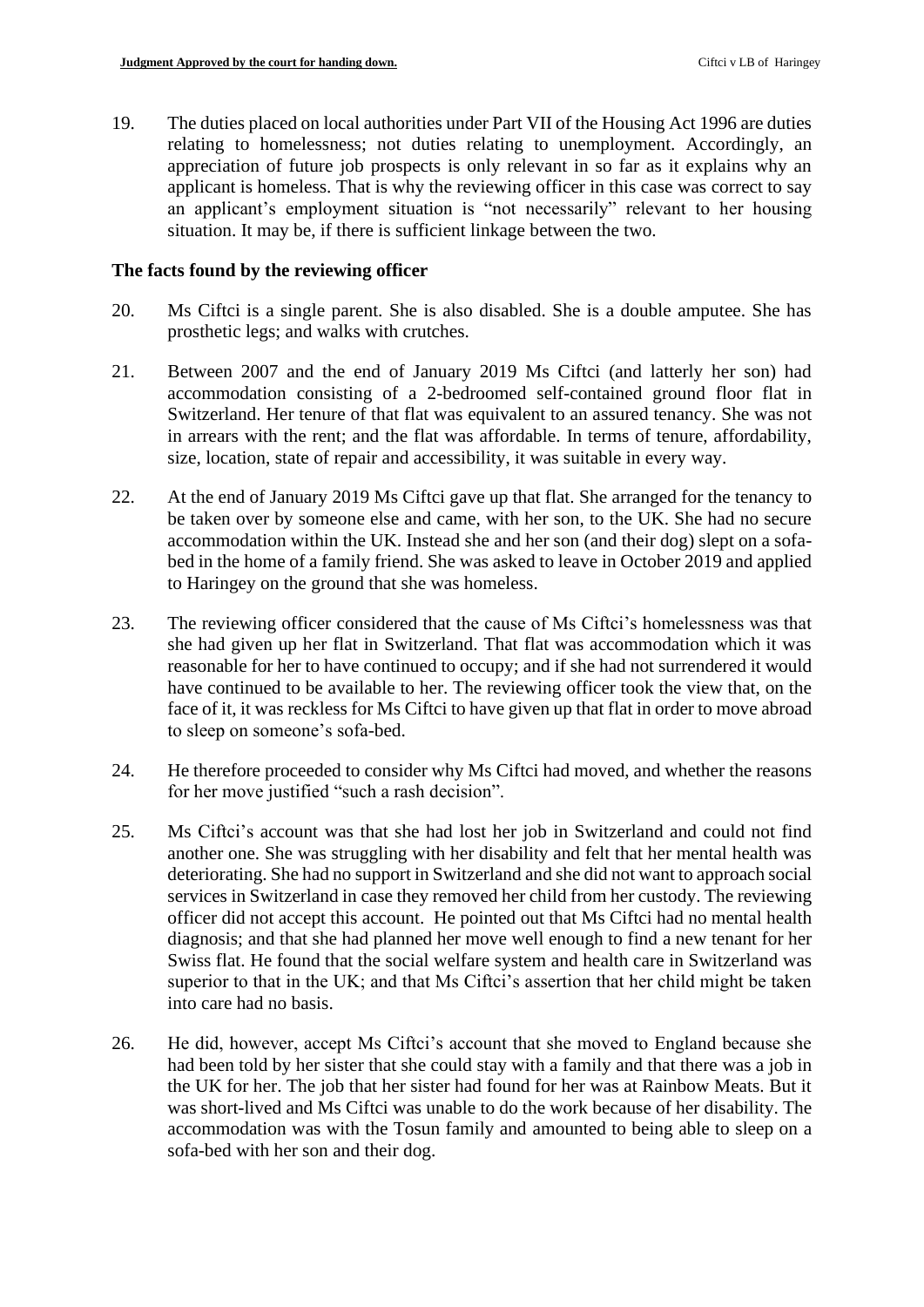27. The reviewing officer stated that "you did not make sufficient enquiries regarding the nature of the work and whether you would be capable of doing it." He went on to say:

> it demonstrates that you did not make sufficient planning in and find an alternative tenant to take over the contract for [the Swiss flat] you then came to the UK "on a wing and a prayer," expecting that a sofa bed in someone's living room and a job that you knew little about would be suitable alternative for a settled "While this is not necessarily relevant to your housing situation coming to the UK regarding employment or housing. Having been mindful enough to comply with your tenancy agreement accommodation that you had resided in since 2012."

 Ciftci's deliberate act was surrendering her tenancy in Switzerland. Having posed the 28. The reviewing officer then considered section 191 (2) expressly. He found that Ms question whether she was unaware of a relevant fact, he said:

> "I am satisfied that you were fully aware of the need to find settled accommodation before relinquishing your tenancy. You would know that moving into someone's living room with a child and a dog, and making the property overcrowded would be precarious and temporary."

 29. He therefore concluded that Ms Ciftci was aware of all relevant facts. Nevertheless, he went on to consider whether Ms Ciftci had acted in good faith. As to that, he said:

> "I am satisfied that you have not acted in good faith. Despite being fully aware of the consequences of acting in surrendering your settled accommodation [in the Swiss flat] you continued to do so. This despite having the capability to act appropriately."

30. So he concluded that Ms Ciftci was intentionally homeless.

## **The duty to investigate**

- expressed himself, the real thrust of the appeal is that he had failed to make sufficient enquiries; and that if he had, he would (or at least could) have found that Ms Ciftci's plan was that she would stay in the accommodation with her sister's friends for a period of time and then when her finances allowed move to alternative accommodation. Her misappreciation of the nature of the job and her ability to do it was a relevant fact of 31. Although Mr Fitzpatrick had criticisms of the way in which the reviewing officer which she was unaware.
- applicant. That duty will include consideration of the effect of section 192 (2) even if it has not been specifically raised, if it is sensibly capable of arising on the facts: *F v*  the housing authority has been put on warning as to something that might arise and 32. As noted, section 184 requires the local authority to make such inquiries as are necessary to satisfy themselves whether any, and if so, what duty is owed to the *Birmingham CC* [2006] EWCA Civ 1427, [2007] HLR 18 at [17]. But there is no such duty outside the circumstances of obviousness or circumstances in which it is plain that merit consideration under section 192 (2): *Aw-Aden* at [12](2).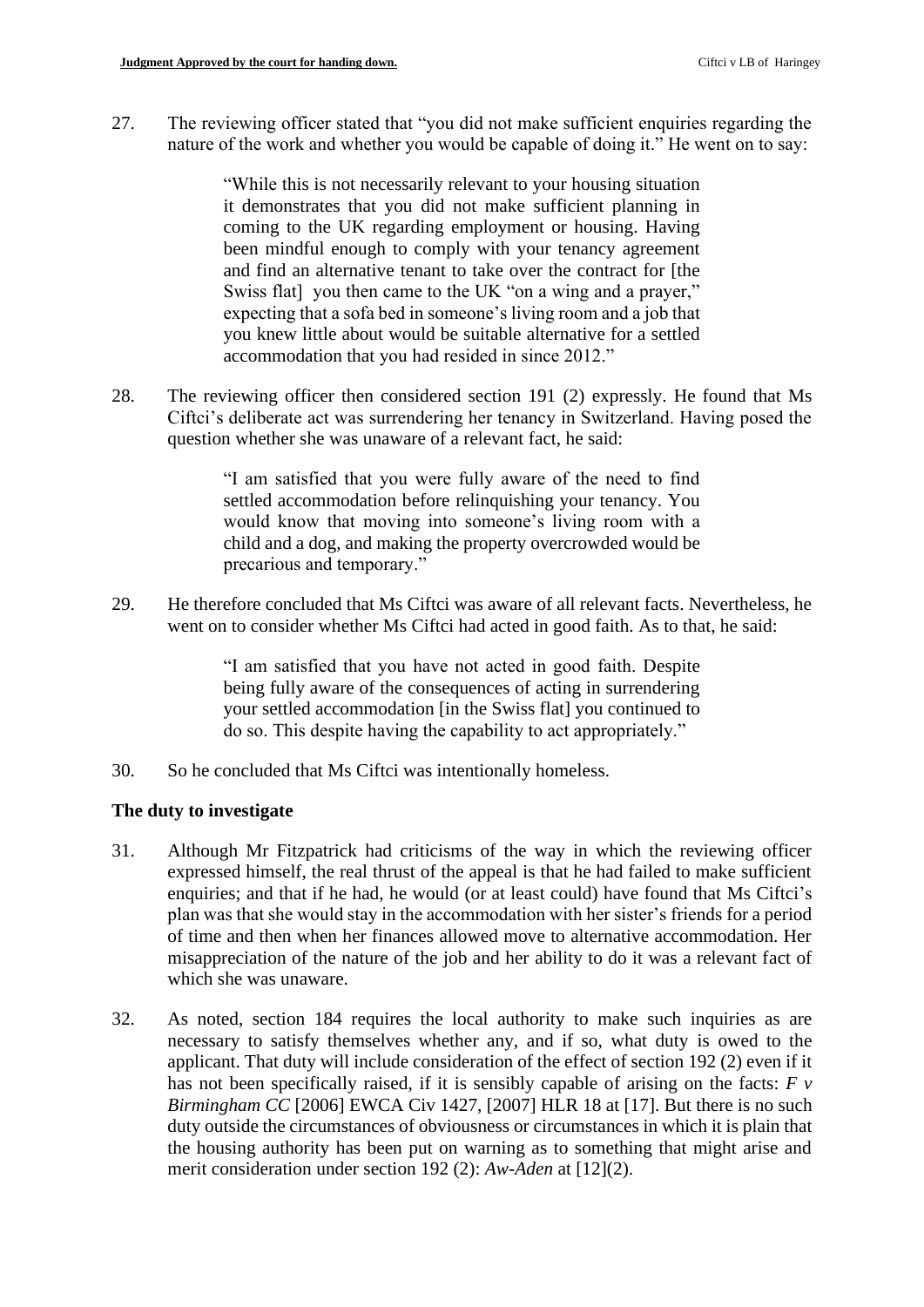- 33. In the present case the reviewing officer did explicitly consider (a) whether there was a relevant fact of which Ms Ciftci was unaware and (b) whether she acted in good faith. So there can be no real complaint about a failure to consider the relevant questions. That is why Mr Fitzpatrick's real complaint, as it seems to me, was the investigation was not thorough enough.
- 34. The duty is not a duty to make all possible inquiries: it is a duty to make necessary inquiries. The general parameters of a public body's duty to inquire was summarised by this court in *R (Balajigari) v Secretary of State for the Home Department* [2019] EWCA Civ 673, [2019] 1 WLR 4647 at [70]. That part of the summary which is relevant for present purposes is as follows:

 "First, the obligation on the decision-maker is only to take such *Wednesbury* challenge… , it is for the public body and not the undertaken…. Thirdly, the court should not intervene merely because it considers that further inquiries would have been made that it possessed the information necessary for its decision. Fourthly, the court should establish what material was before the material could suppose that the inquiries they had made were steps to inform himself as are reasonable. Secondly, subject to a court to decide upon the manner and intensity of inquiry to be sensible or desirable. It should intervene only if no reasonable authority could have been satisfied on the basis of the inquiries authority and should only strike down a decision not to make further inquiries if no reasonable authority possessed of that sufficient."

- 35. The same approach applies to inquiries made under Part VII of the Housing Act:  $R v$  *Kensington and Chelsea LBC, Ex p Bayani* (1990) 22 HLR 406; *Cramp v Hastings BC*  [2005] EWCA Civ 1005, [2005] HLR 48 at [58]; *Williams v Birmingham City Council*  [2007] EWCA Civ 691, [2008] HLR 4. Moreover, since an applicant dissatisfied with an initial decision has the right to a review (which entails at least two opportunities to make representations if the review decision is likely to be adverse to them), the court should be wary of imposing on the reviewing officer a duty to inquire into matters that were not raised: *Cramp* at [14].
- to make further representations about why that was not the case. On 11 March 2020 they then sent her the "minded to find" letter required by the regulations, and again acted "on a wing and a prayer" hoping for the best. It further stated that she was unaware of relevant facts due to her "own lack of planning or investigation". Thus the question what investigation or planning Ms Ciftci had made before giving up her Swiss flat was 36. In the present case, officers made at least 10 phone calls investigating Ms Ciftci's situation; interviewed her, and engaged in correspondence with her. Following the initial decision that she was intentionally homeless, Haringey gave her the opportunity invited yet further representations. The "minded to find" letter said that it was apparent that Ms Ciftci had "made no sufficient plan" to attain settled accommodation; and had squarely raised. She had the opportunity to refute that assertion, but did not do so. The time for making representations was extended twice. Originally it was set as 1 April 2020 and ultimately extended to 29 May 2020. Even after having received representations on the last day possible, the reviewing officer then sent Ms Ciftci a questionnaire to answer about the circumstances in which she left Switzerland. The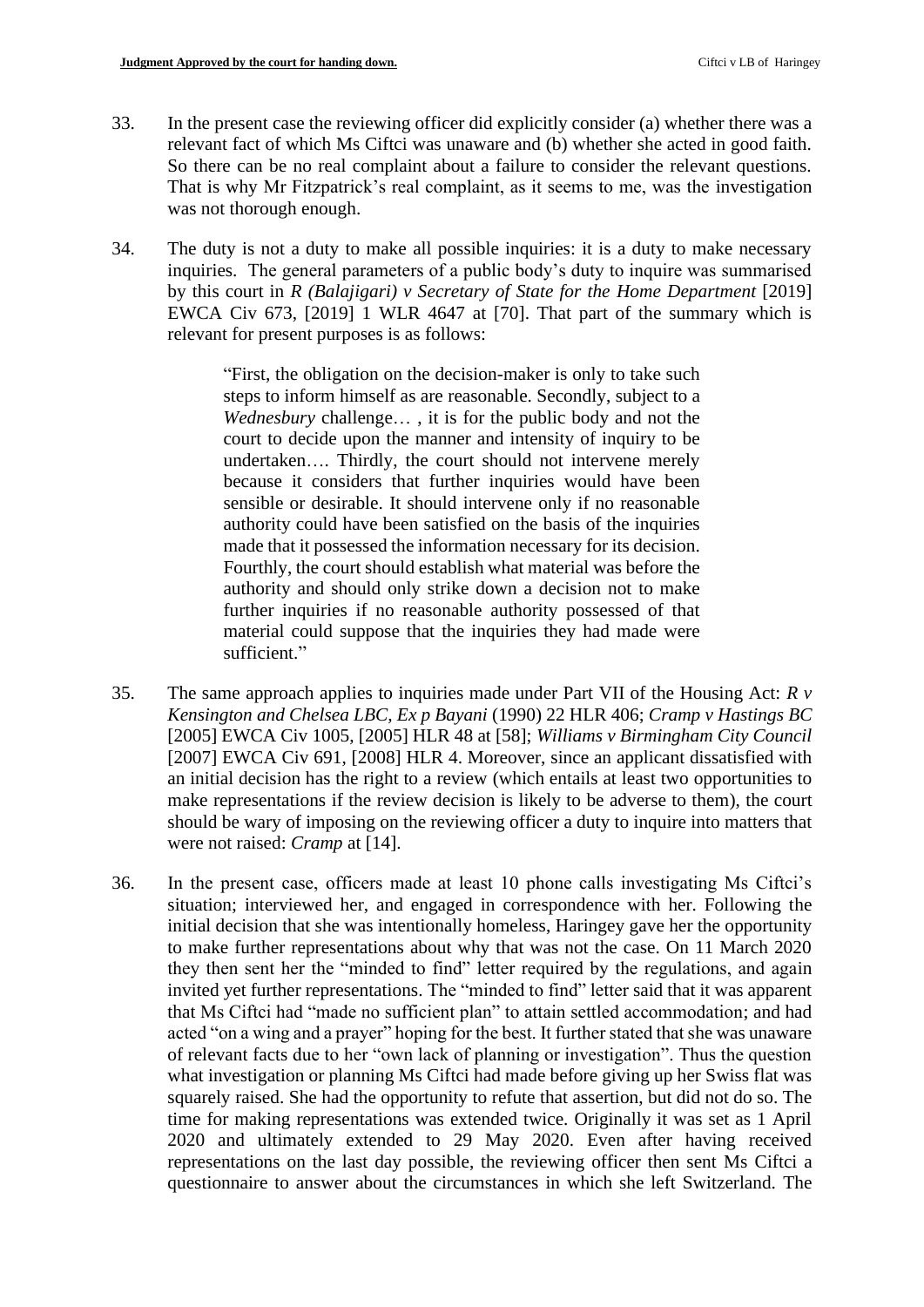questions were properly focussed and concentrated on the main issues. One of those questions was what plans she had made before coming to the UK for housing and work. It will be recalled that the asserted lack of planning and investigation was one of the points raised in the "minded to find" letter. She answered:

 "I knew I have a family to help me and my sister find me a job before I come to UK, I knew I had a job a friend to stay with and family to help and support me."

- had asked her to leave because when she removed her prosthetic legs and moved about 37. She was also asked why her plans did not work out. Her answer was that the Tosuns the living room on her knees it was upsetting for their children. She did not mention the loss of her job.
- active belief that a specific state of affairs (i.e. her continuation in the job that her sister had found) would arise or continue in the future based on a genuine investigation about 38. As Mr Evans submitted on behalf of Haringey, there was simply no trigger in any of the information supplied by Ms Ciftci to alert Haringey to the real possibility that the reason why she gave up her settled accommodation in Switzerland was that she had an those prospects, and not on mere aspiration; let alone that continuation in that job would enable her to find accommodation in due course.
- 39. Bearing in mind that it is for the applicant to show that she falls within section 191(2) criticised for not having made further inquiries. This is not, in my judgment, a case in which it could be said that no reasonable reviewing officer possessed of the material (see *Afonso-da-Trindade* at [26]), I do not think that the reviewing officer can be that Ms Ciftci provided (after inquiry) could suppose that the inquiries they had made were sufficient. I reject this ground of criticism.

## **Procedural unfairness?**

- decision was procedurally unfair because it had not been articulated in the "minded to sent to Ms Ciftci between the "minded to find" letter and the review decision had asked her about the reasons why she left Switzerland; to which she replied that she had a job. to make further representations after the "minded to find" letter; which will itself have letter and then, having received representations in response to that letter, send another 40. Mr Fitzpatrick also argued that what was said about Ms Ciftci's job in the review find" letter. The reason for the difference between the two was that the questionnaire The procedure applicable to a review decision is that the applicant is given one chance been preceded by the initial decision which is the subject of review. Mr Fitzpatrick's submission in effect would require the reviewing officer to send a "minded to find" "minded to find" letter before coming to a decision.
- 41. I do not consider that it was procedurally unfair for the reviewing officer to make a decision based on the material that had been supplied.

## **Application to the facts found**

 an "active and informed understanding" at the time when she gave up her Swiss flat? 42. The first relevant test to apply is, in my judgment, that stated by Sales LJ in *Afonso-da-Trindade*. In other words the question is: was Ms Ciftci's expectation about the future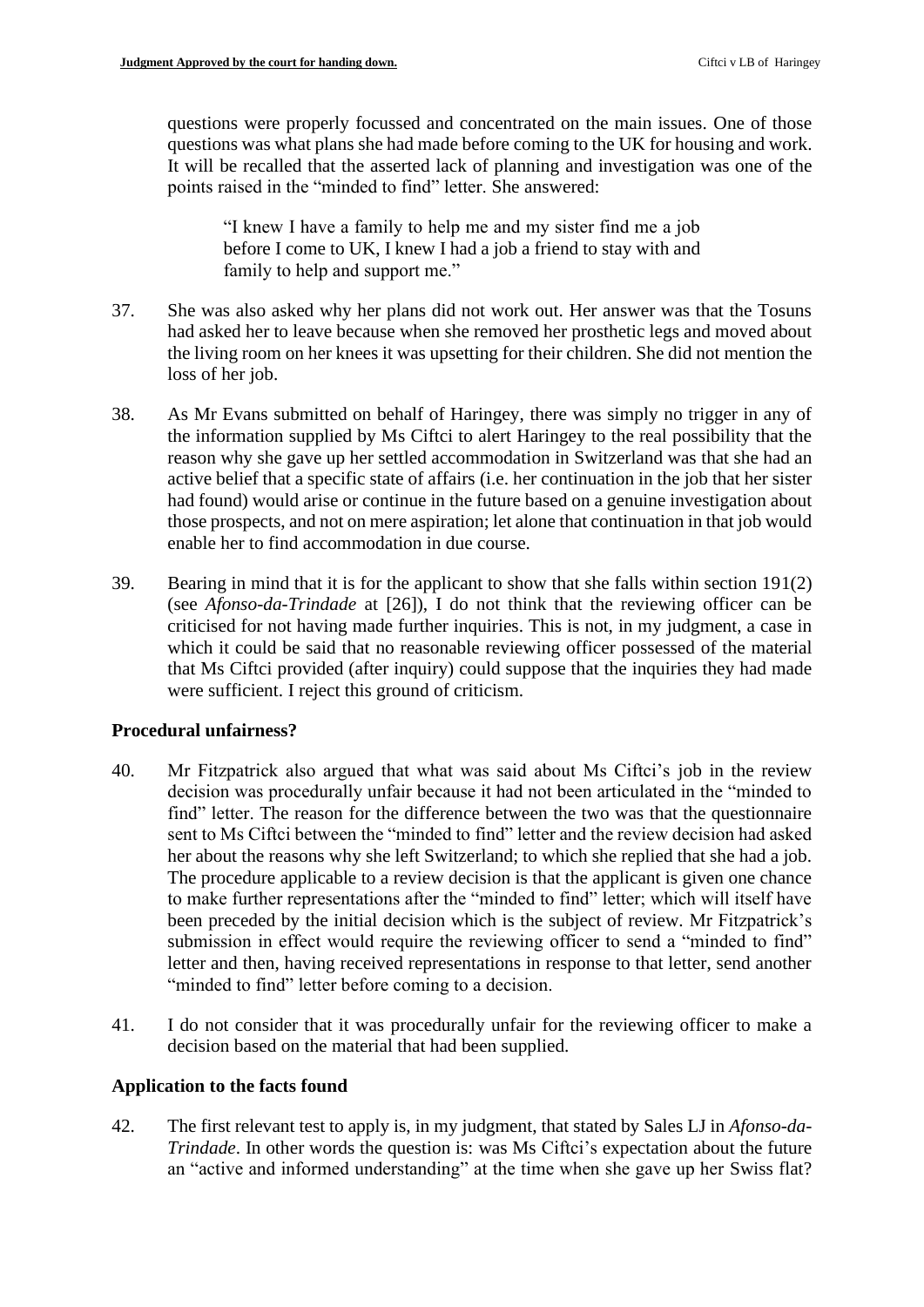More particularly, did she have an active and informed understanding of her future housing prospects? If not, then her expectations do not amount to a fact at all.

- 43. The second is whether Ms Ciftci's loss of her job was relevant to her homelessness. If, not, then even if there is a fact, it is not a relevant one.
- 44. In the present case, Ms Ciftci never made a link between the job for which she came to she had made any inquiry into the nature of the job, as opposed to simply relying on England and the prospect of future accommodation. All that she said was that her sister had found her a job and a family that she could stay with. There was no evidence that her sister. She never said that her expectation was that the income from that job would enable her to find other accommodation. In answer to the question why her plans failed, Ms Ciftci's reply did not mention her job at all. In his skeleton argument Mr Fitzpatrick submitted that:

"It appears that the plan was that she would stay in the accommodation with her sister's friends for a period of time and then when her finances allowed move to alternative accommodation."

- 45. If Ms Ciftci *had* said that, then the loss of her job (or more accurately her alleged But that is not what she told Haringey. She never suggested that the plan was what Mr mistake about the sustainability of the job) might have been a potentially relevant fact. Fitzpatrick said that it appeared to be. There was no articulated plan at all. All that she had done was to look at the short term.
- of her job. It is not, for example, suggested that she was required to pay anything to the Tosuns, still less that the loss of her job made the accommodation with them accommodation plans was first raised in the course of the appeal to the county court. The essence of the grounds of appeal advanced in this court majored on the alleged link 46. Nor did the reason she was asked to leave the Tosuns have anything to do with the loss unaffordable. As HHJ Hellman said, the alleged link between the job and her between the job and Ms Ciftci's prospects of accommodation. But that is not the way that she presented to the Council; and it is not borne out by the facts. In those circumstances, it is not possible to see what *relevant* fact relating to her job (i.e. relevant to her homelessness) Ms Ciftci was unaware of.
- 47. All that is left, then, is that Ms Ciftci gave up her flat in Switzerland and came to England because her sister told her that she could stay with a family. The reviewing officer found that she made no further inquiries about the nature or potential duration of that arrangement. Nor (in so far as it is relevant) did Ms Ciftci make enquiries about the nature of the job that her sister had found for her. The reviewing officer was entitled to find that the arrangement with the Tosuns was inevitably a temporary arrangement only. It is impossible to see any significant difference between Ms Ciftci's situation as regards housing and those of the unsuccessful applicants in *Sukhija* or *Afonso*.
- that he had, that Ms Ciftci gave up her settled accommodation in Switzerland and came 48. In my judgment, the reviewing officer was fully entitled to conclude, on the information to England "on a wing and a prayer".